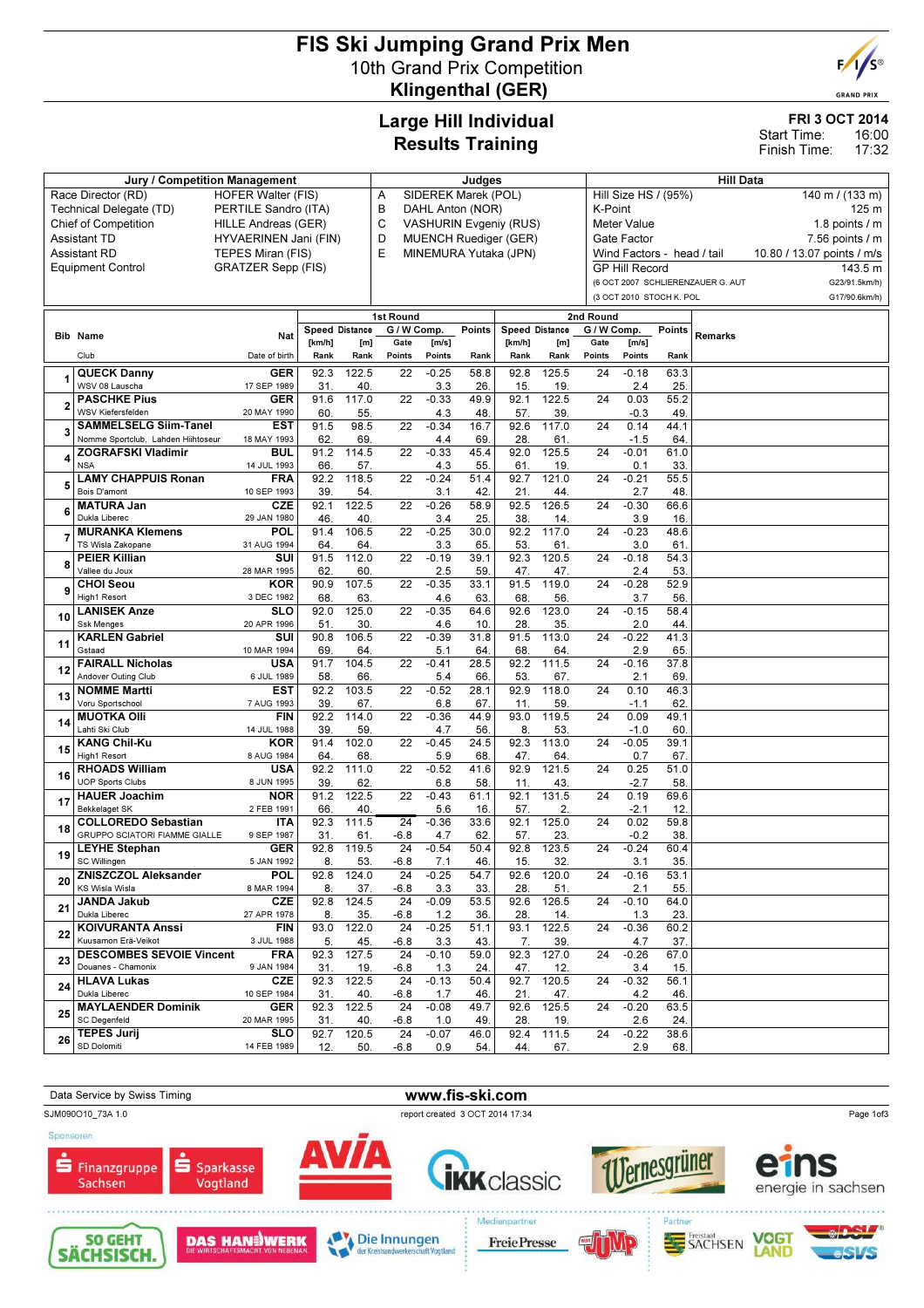# FIS Ski Jumping Grand Prix Men 10th Grand Prix Competition Klingenthal (GER)



**GRAND PRIX** 

## Large Hill Individual Results Training

### FRI 3 OCT 2014 16:00 17:32 Start Time: Finish Time:

|    |                                                          |                           | 1st Round             |              |                |                 |             |                       | 2nd Round          |                |                 |             |         |
|----|----------------------------------------------------------|---------------------------|-----------------------|--------------|----------------|-----------------|-------------|-----------------------|--------------------|----------------|-----------------|-------------|---------|
|    | <b>Bib Name</b>                                          | Nat                       | <b>Speed Distance</b> |              | G / W Comp.    |                 | Points      | <b>Speed Distance</b> |                    | G / W Comp.    |                 | Points      | Remarks |
|    | Club                                                     | Date of birth             | [km/h]<br>Rank        | [m]<br>Rank  | Gate<br>Points | [m/s]<br>Points | Rank        | [km/h]<br>Rank        | [m]<br>Rank        | Gate<br>Points | [m/s]<br>Points | Rank        |         |
|    | <b>KORNILOV Denis</b>                                    | <b>RUS</b>                | 92.0                  | 125.0        | 24             | 0.05            | 52.7        | 91.7                  | 121.0              | 24             | $-0.17$         | 55.0        |         |
| 27 | Sdushor N. Novgorod Dinamo                               | 17 AUG 1986               | 51.                   | 30           | $-6.8$         | $-0.5$          | 39          | 67                    | 44                 |                | 2.2             | 50.         |         |
| 28 | <b>PREVC Cene</b><br>Sk Triglav kranj                    | SLO<br>12 MAR 1996        | 92.2<br>39.           | 128.0<br>16  | 24<br>$-6.8$   | 0.16<br>$-1.7$  | 56.9<br>28  | 92.2<br>53            | 124.5<br>26.       | 24             | $-0.05$<br>0.7  | 59.8<br>38. |         |
|    | <b>WATASE Yuta</b>                                       | <b>JPN</b>                | 92.5                  | 125.5        | 24             | $-0.06$         | 54.9        | 92.6                  | 124.5              | 24             | $-0.13$         | 60.8        |         |
| 29 | Megmilk Snow Brand Ski Team                              | 8 AUG 1982                | 21.                   | 26           | $-6.8$         | 0.8             | 32          | 28                    | 26                 |                | 1.7             | 34.         |         |
| 30 | <b>BARDAL Anders</b><br>Steinkjer Skiklubb               | <b>NOR</b><br>24 AUG 1982 | 92.6<br>19            | 127.0<br>21. | 24<br>$-6.8$   | $-0.10$<br>1.3  | 58.1<br>27. | 92.8<br>15            | 124.5<br>26.       | 24             | $-0.09$<br>1.2  | 60.3<br>36. |         |
| 31 | <b>HAJEK Antonin</b>                                     | CZE                       | 92.1                  | 121.5        | 24             | $-0.11$         | 48.3        | 92.0                  | 119.0              | 24             | $-0.31$         | 53.3        |         |
|    | Dukla Liberec                                            | 12 FEB 1987               | 46                    | 48.          | -6.8           | 1.4             | 52          | 61                    | 56.                |                | 4.1             | 54.         |         |
| 32 | <b>WANK Andreas</b><br>SC Hinterzarten                   | GER<br>18 FEB 1988        | 93.2<br>1.            | 124.5<br>35  | 24<br>$-6.8$   | $-0.03$<br>0.4  | 52.7<br>39  | 93.0<br>8             | 120.5<br>47.       | 24             | $-0.23$<br>3.0  | 54.9<br>51. |         |
| 33 | <b>GEIGER Karl</b>                                       | <b>GER</b>                | 92.7                  | 123.5        | 24             | $-0.04$         | 51.0        | 92.6                  | 123.5              | 24             | $-0.44$         | 63.0        |         |
|    | SC Oberstdorf                                            | 11 FEB 1993               | 12                    | 38           | $-6.8$         | 0.5             | 44          | 28                    | 32.                |                | 5.7             | 27.         |         |
| 34 | <b>HAZETDINOV Ilmir</b><br><b>CSKA</b>                   | <b>RUS</b><br>28 OCT 1991 | 92.4<br>25.           | 122.0<br>45  | 24<br>$-6.8$   | 0.02<br>$-0.2$  | 47.6<br>53  | 92.5<br>38            | 118.5<br>58        | 24             | $-0.30$<br>3.9  | 52.2<br>57. |         |
| 35 | <b>VELTA Rune</b>                                        | <b>NOR</b>                | 92.1                  | 133.0        | 24             | $-0.06$         | 68.4        | 92.3                  | 129.0              | 24             | $-0.40$         | 72.4        |         |
|    | Lommedalen II<br><b>KUBACKI Dawid</b>                    | 19 JUL 1989<br>POL        | 46.<br>93.1           | 3.<br>125.5  | $-6.8$<br>24   | 0.8<br>$-0.09$  | 4.<br>55.3  | 47.<br>93.2           | 7.<br>124.0        | 24             | 5.2<br>$-0.39$  | 8.<br>63.3  |         |
| 36 | TS Wisla Zakopane                                        | 12 MAR 1990               | 3.                    | 26.          | $-6.8$         | 1.2             | 30          | 5                     | 30                 |                | 5.1             | 25.         |         |
| 37 | <b>EISENBICHLER Markus</b>                               | <b>GER</b>                | 92.4                  | 128.0        | 24             | $-0.12$         | 60.2        | 92.7                  | 128.0              | 24             | $-0.46$         | 71.4        |         |
|    | <b>TSV Siegsdorf</b><br><b>KOT Maciei</b>                | 3 APR 1991<br>POL         | 25<br>92.7            | 16<br>125.0  | $-6.8$<br>24   | 1.6<br>$-0.28$  | 19<br>56.9  | 21<br>92.6            | 9.<br>124.0        | 24             | 6.0<br>$-0.22$  | 9.<br>61.1  |         |
| 38 | AZS Zakopane                                             | 9 JUN 1991                | 12.                   | 30           | $-6.8$         | 3.7             | 28          | 28                    | 30.                |                | 2.9             | 32.         |         |
| 39 | <b>KRANJEC Robert</b>                                    | <b>SLO</b>                | 92.5                  | 120.0        | 24             | $-0.50$         | 50.7        | 92.6                  | 125.5              | 24             | $-0.15$         | 62.9        |         |
|    | SK Triglav Krani<br><b>FREUND Severin</b>                | 16 JUL 1981<br><b>GER</b> | 21<br>92.5            | 52<br>130.0  | $-6.8$<br>24   | 6.5<br>$-0.48$  | 45<br>68.5  | 28<br>92.5            | 19.<br>129.5       | 24             | 2.0<br>$-0.43$  | 28.<br>73.7 |         |
| 40 | WSV DJK Rastbuechl                                       | 11 MAY 1988               | 21.                   | 12.          | $-6.8$         | 6.3             | 3.          | 38                    | 5.                 |                | 5.6             | 7.          |         |
| 41 | <b>ASIKAINEN Lauri</b>                                   | <b>FIN</b>                | 92.7                  | 127.0        | 24             | $-0.28$         | 60.5        | 92.8                  | $126.\overline{5}$ | 24             | $-0.37$         | 67.5        |         |
|    | Kuusamon Erae-Veikot<br><b>NIEMI Sami</b>                | 28 MAY 1989<br><b>FIN</b> | 12.<br>92.4           | 21.<br>125.0 | $-6.8$<br>24   | 3.7<br>$-0.08$  | 18<br>54.2  | 15<br>92.5            | 14.<br>125.0       | 24             | 4.8<br>$-0.50$  | 14.<br>66.5 |         |
| 42 | Ounasvaaran Hiihtoseura                                  | 16 FEB 1991               | 25                    | 30           | -6.8           | 1.0             | 35          | 38                    | 23.                |                | 6.5             | 18.         |         |
| 43 | <b>DIETHART Thomas</b><br>UVB Hinzenbach-Oberoesterreich | AUT<br>25 FEB 1992        | 92.3<br>31            | 123.5<br>38. | 24<br>-6.8     | 0.19<br>$-2.1$  | 48.4<br>51  | 92.8<br>15            | 119.5<br>53.       | 24             | $-0.42$<br>5.5  | 55.6<br>47. |         |
|    | <b>WOLNY Jakub</b>                                       | POL                       | 92.6                  | 131.5        | 24             | 0.20            | 62.7        | 92.7                  | 130.5              | 24             | $-0.42$         | 75.4        |         |
| 44 | <b>LKS Klimczok Bystra</b>                               | 15 MAY 1995               | 19                    | 6.           | $-6.8$         | $-2.2$          | 13          | 21                    | 3.                 |                | 5.5             | 3.          |         |
| 45 | <b>FANNEMEL Anders</b><br>Hornindal II                   | <b>NOR</b><br>13 MAY 1991 | 92.5<br>21            | 127.0<br>21  | 24<br>$-6.8$   | 0.33<br>$-3.6$  | 53.2<br>38  | 92.7<br>21            | 124.5<br>26.       | 24             | $-0.43$<br>5.6  | 64.7<br>20. |         |
| 46 | <b>KRAUS Marinus</b>                                     | GER                       | 92.1                  | 132.5        | 24             | 0.37            | 62.7        | 92.3                  | 126.0              | 24             | $-0.47$         | 67.9        |         |
|    | Wsv Oberaudorf<br><b>BRESADOLA Davide</b>                | 13 FEB 1991<br><b>ITA</b> | 46<br>91.9            | 4.<br>130.5  | $-6.8$<br>24   | $-4.0$<br>0.28  | 13.<br>60.1 | 47.<br>92.1           | 17.<br>123.0       | 24             | 6.1<br>$-0.42$  | 13.<br>61.9 |         |
| 47 | C.S. Esercito                                            | 10 SEP 1988               | 55.                   | 10           | $-6.8$         | $-3.0$          | 20          | 57.                   | 35.                |                | 5.5             | 30.         |         |
| 48 | <b>SAKUYAMA Kento</b>                                    | JPN                       | 91.7                  | 127.0        | 24             | 0.20            | 54.6        | 92.0                  | 126.0              | 24             | $-0.63$         | 70.0        |         |
|    | Kitano Construction Corp.Ski Team<br><b>KRAFT Stefan</b> | 3 JUL 1990<br>AUT         | 58.<br>92.4           | 21<br>130.0  | $-6.8$<br>24   | $-2.2$<br>0.24  | 34<br>59.6  | 61<br>92.5            | 17.<br>123.0       | 24             | 8.2<br>$-0.60$  | 11.<br>64.2 |         |
| 49 | SV Schwarzach-Salzburg                                   | 13 MAY 1993               | 25                    | 12.          | -6.8           | $-2.6$          | 22          | 38                    | 35.                |                | 7.8             | 22.         |         |
| 50 | <b>WENIG Daniel</b><br>SK Berchtesgaden                  | <b>GER</b><br>12 AUG 1991 | 92.7<br>12.           | 125.0<br>30  | 24<br>$-6.8$   | 0.11<br>$-1.2$  | 52.0<br>41. | 92.6<br>28            | 120.0<br>51        | 24             | $-0.59$         | 58.7<br>43. |         |
|    | <b>MAKSIMOCHKIN Mikhail</b>                              | <b>RUS</b>                |                       | 91.8 115.0   | 24             | 0.12            | 33.9        | 92.0                  | 109.5              | 24             | 7.7<br>$-0.65$  | 40.6        |         |
| 51 | Nizhniy Novgorod                                         | 29 AUG 1993               | 56.                   | 56.          | $-6.8$         | $-1.3$          | 61          | 61.                   | 69.                |                | 8.5             | 66.         |         |
| 52 | <b>NEUMAYER Michael</b><br>SC Oberstdorf                 | <b>GER</b><br>15 JAN 1979 | 93.2<br>1.            | 134.0<br>1.  | 24<br>$-6.8$   | 0.01<br>$-0.1$  | 69.3<br>2.  | 93.2<br>5.            | 128.0<br>9.        | 24             | $-0.71$<br>9.3  | 74.7<br>5.  |         |
| 53 | <b>WELLINGER Andreas</b>                                 | <b>GER</b>                | 92.7                  | 127.5        | 24             | $-0.25$         | 61.0        | 92.7                  | 123.5              | 24             | $-0.71$         | 66.6        |         |
|    | Sc Ruhpolding                                            | 28 AUG 1995               | 12.                   | 19.          | $-6.8$         | 3.3             | 17.         | 21.                   | 32.                |                | 9.3             | 16.         |         |
| 54 | <b>TOCHIMOTO Shohei</b><br>Megmilk Snow Brand Ski Team   | JPN<br>21 DEC 1989        | 91.6<br>60            | 121.0<br>49. | 24<br>$-6.8$   | $-0.26$<br>3.4  | 49.4<br>50. | 91.8<br>66            | 118.0<br>59.       | 24             | $-0.56$<br>7.3  | 54.7<br>52. |         |
| 55 | <b>FREITAG Richard</b>                                   | GER                       | 92.1                  | 129.5        | 24             | $-0.18$         | 63.7        | 91.9                  | 129.5              | 24             | $-0.70$         | 77.2        |         |
|    | SG Nickelhuette Aue<br><b>STOCH Kamil</b>                | 14 AUG 1991<br>POL        | 46<br>92.4            | 14.<br>134.0 | -6.8<br>24     | 2.4<br>$-0.04$  | 12.<br>69.9 | 65<br>92.5            | 5.<br>127.0        | 24             | 9.1<br>$-0.79$  | 2.<br>73.9  |         |
| 56 | WKS ZAKOPANE                                             | 25 MAY 1987               | 25.                   | 1.           | $-6.8$         | 0.5             | 1.          | 38                    | 12.                |                | 10.3            | 6.          |         |
| 57 | <b>BOYARINTSEV Vladislav</b>                             | RUS                       | 92.0                  | 114.5        | 24             | $-0.04$         | 34.8        | 92.3                  | 112.0              | 24             | $-0.58$         | 44.2        |         |
|    | <b>CSKA</b><br>KOUDELKA Roman                            | 31 OCT 1994<br><b>CZE</b> | 51.<br>92.3           | 57.<br>131.5 | $-6.8$<br>24   | 0.5<br>$-0.10$  | 60.<br>66.2 | 47.<br>92.4           | 66.<br>120.5       | 24             | 7.6<br>$-0.76$  | 63.<br>61.8 |         |
| 58 | LSK Lomnice nad Popelkov                                 | 9 JUL 1989                | 31.                   | 6.           | $-6.8$         | 1.3             | 7.          | 44.                   | 47.                |                | 9.9             | 31.         |         |
|    |                                                          |                           |                       |              |                |                 |             |                       |                    |                |                 |             |         |

## Data Service by Swiss Timing WWW.fis-ski.com





Page 2of3





Vogtland





MOR



SACHSEN









Die Innungen t Vogtland

Medienpartne **FreiePresse**